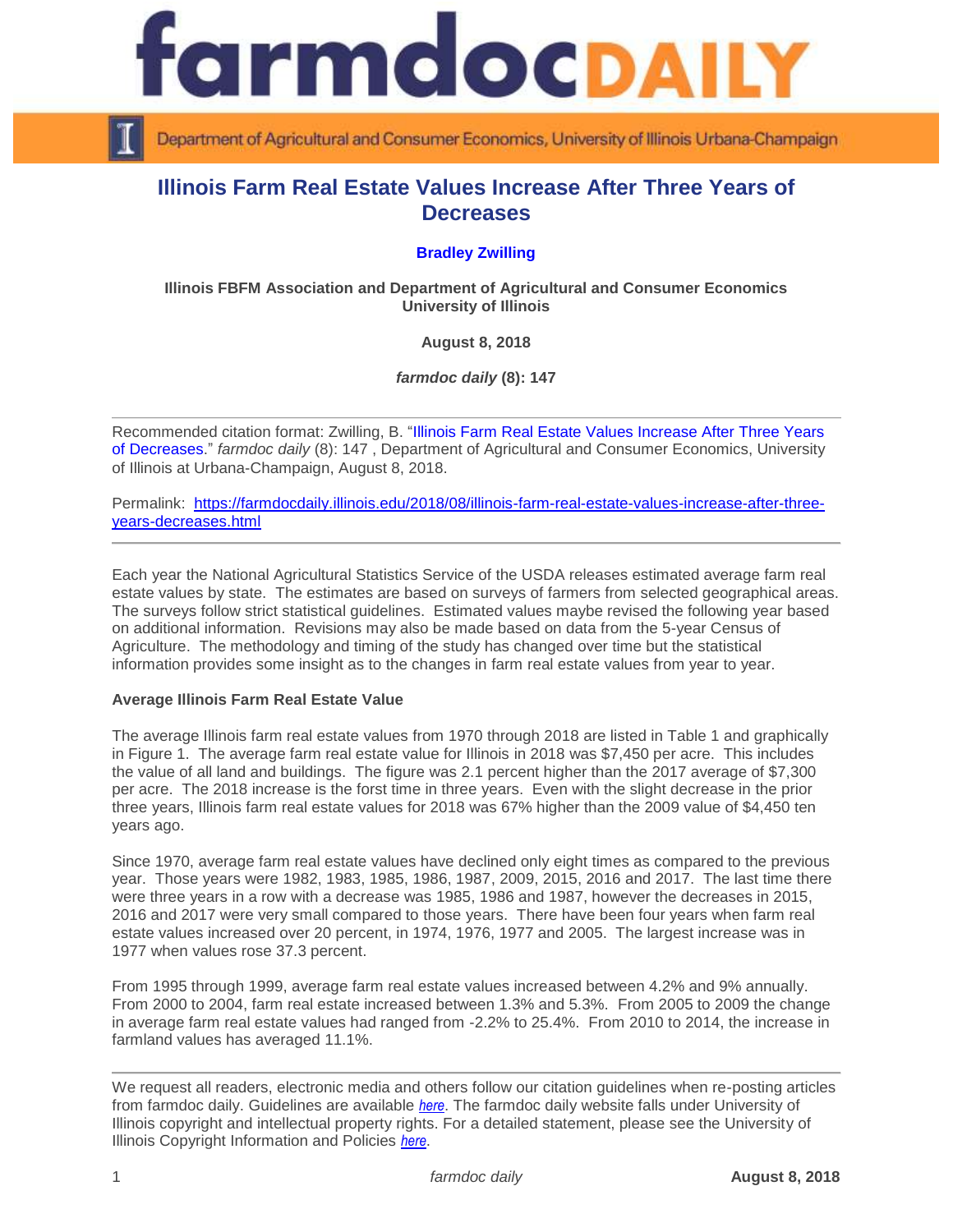|      | Value    | Percent  |      | Value    | Percent |      | Value           | Percent |
|------|----------|----------|------|----------|---------|------|-----------------|---------|
| Year | per acre | change   | Year | per acre | change  | Year | per acre change |         |
| 1970 | \$490    | na       | 1990 | \$1,405  | 1.0%    | 2010 | \$4,720         | 6.1%    |
| 1971 | 491      | 0.2%     | 1991 | 1,459    | 3.8%    | 2011 | 5,390           | 14.2%   |
| 1972 | 527      | 7.3%     | 1992 | 1,536    | 5.3%    | 2012 | 6,210           | 15.2%   |
| 1973 | 590      | 12.0%    | 1993 | 1,548    | 0.8%    | 2013 | 7,100           | 14.3%   |
| 1974 | 788      | 33.6%    | 1994 | 1,670    | 7.9%    | 2014 | 7,520           | 5.9%    |
| 1975 | 846      | 7.4%     | 1995 | 1,820    | 9.0%    | 2015 | 7,500           | $-0.3%$ |
| 1976 | 1,062    | 25.5%    | 1996 | 1,900    | 4.4%    | 2016 | 7,400           | $-1.3%$ |
| 1977 | 1,458    | 37.3%    | 1997 | 1,980    | 4.2%    | 2017 | 7,300           | $-1.4%$ |
| 1978 | 1,625    | 11.5%    | 1998 | 2,130    | 7.6%    | 2018 | 7,450           | 2.1%    |
| 1979 | 1,858    | 14.3%    | 1999 | 2,220    | 4.2%    |      |                 |         |
| 1980 | 2,041    | 9.8%     | 2000 | 2,260    | 1.8%    |      |                 |         |
| 1981 | 2,188    | 7.2%     | 2001 | 2,290    | 1.3%    |      |                 |         |
| 1982 | 2,023    | $-7.5%$  | 2002 | 2,350    | 2.6%    |      |                 |         |
| 1983 | 1,837    | $-9.2%$  | 2003 | 2,430    | 3.4%    |      |                 |         |
| 1984 | 1,845    | 0.4%     | 2004 | 2,560    | 5.3%    |      |                 |         |
| 1985 | 1,381    | $-25.1%$ | 2005 | 3,210    | 25.4%   |      |                 |         |
| 1986 | 1,232    | $-10.8%$ | 2006 | 3,590    | 11.8%   |      |                 |         |
| 1987 | 1,149    | $-6.7%$  | 2007 | 4,020    | 12.0%   |      |                 |         |
| 1988 | 1,262    | 9.8%     | 2008 | 4,550    | 13.2%   |      |                 |         |
| 1989 | 1,391    | 10.2%    | 2009 | 4,450    | $-2.2%$ |      |                 |         |

## **Table 1. Illinois Farm Real Estate Values, 1970 through 2018, and Percent Change from the Previous Year.**

Source: USDA Agricultural Land Values Bulletin